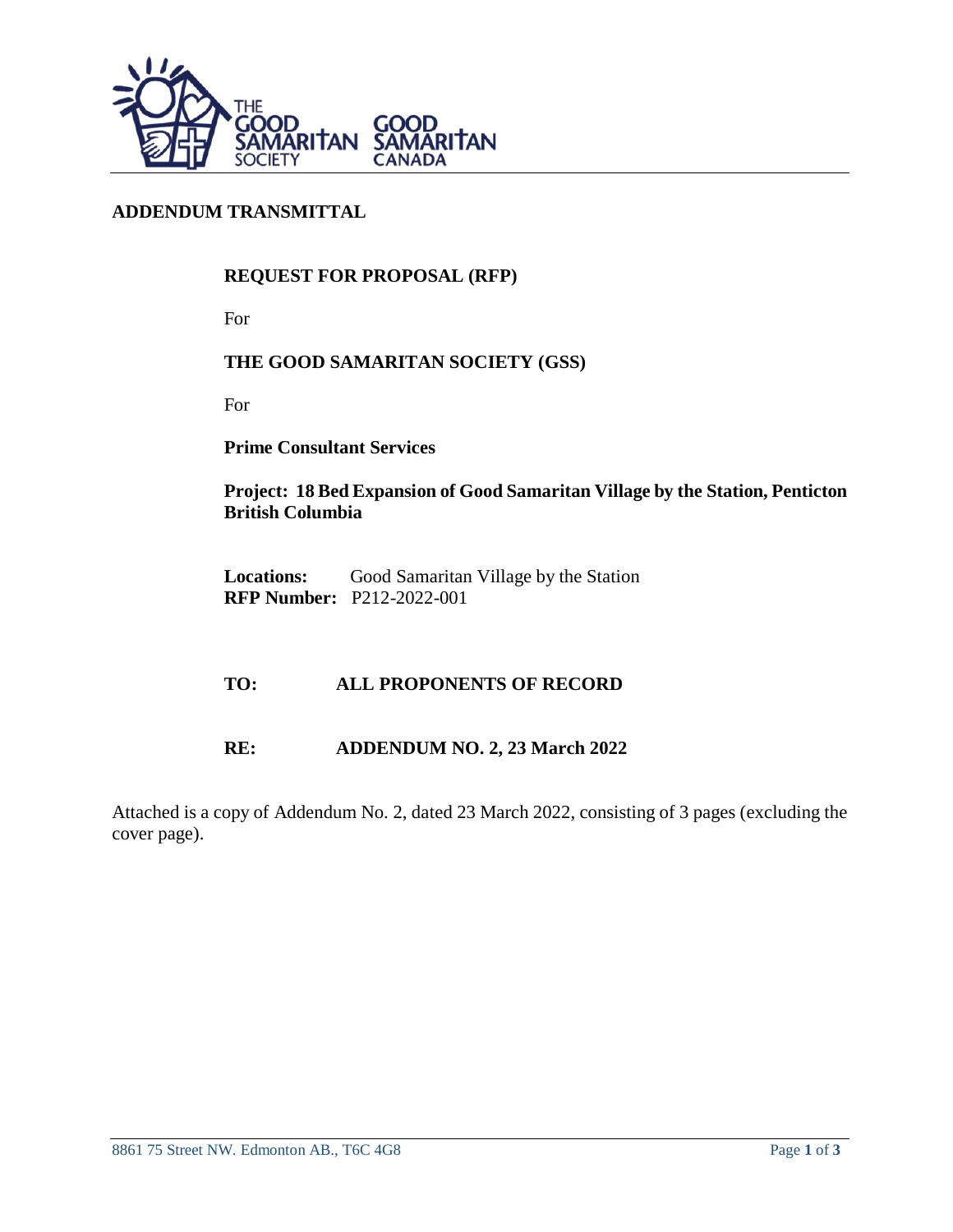### **ADDENDUM NUMBER: 2**

#### **REQUEST FOR PROPOSAL (RFP)**

For

#### **THE GOOD SAMARITAN SOCIETY (GSS)**

For

**Prime Consultant Services**

#### **Project: 18 Bed Expansion of Good Samaritan Village by the Station**

Locations: Good Samaritan Village by the Station, Penticton British Columbia **RFP Number:** P212-2022-001

### **TO: ALL PROPONENTS OF RECORD**

#### **RE: ADDENDUM NO. 2, 23 March 2022**

This Addendum Number 2 forms part of the RFP and contract documents and modifies them as follows:

#### **RFP DOCUMENT**

The RFP Number remains P212-2022-001

#### **CLARIFICATIONS**

- Q1. If there is a target occupancy date?
- A2. Summer/Fall of 2023
- Q2. The anticipated total gross building area and construction budget?
- A2. Care addition 6319 sq.ft. Foot print on two floors. Construction budget to be confirmed with Prime Consultant.
- Q3. The construction state at time of abandonment?
- A3. Condition was good, inspections were completed.
- Q4. Is there a feasibility study on the re-use of the constructed slab?
- A4. No, there was no feasibility study conducted.